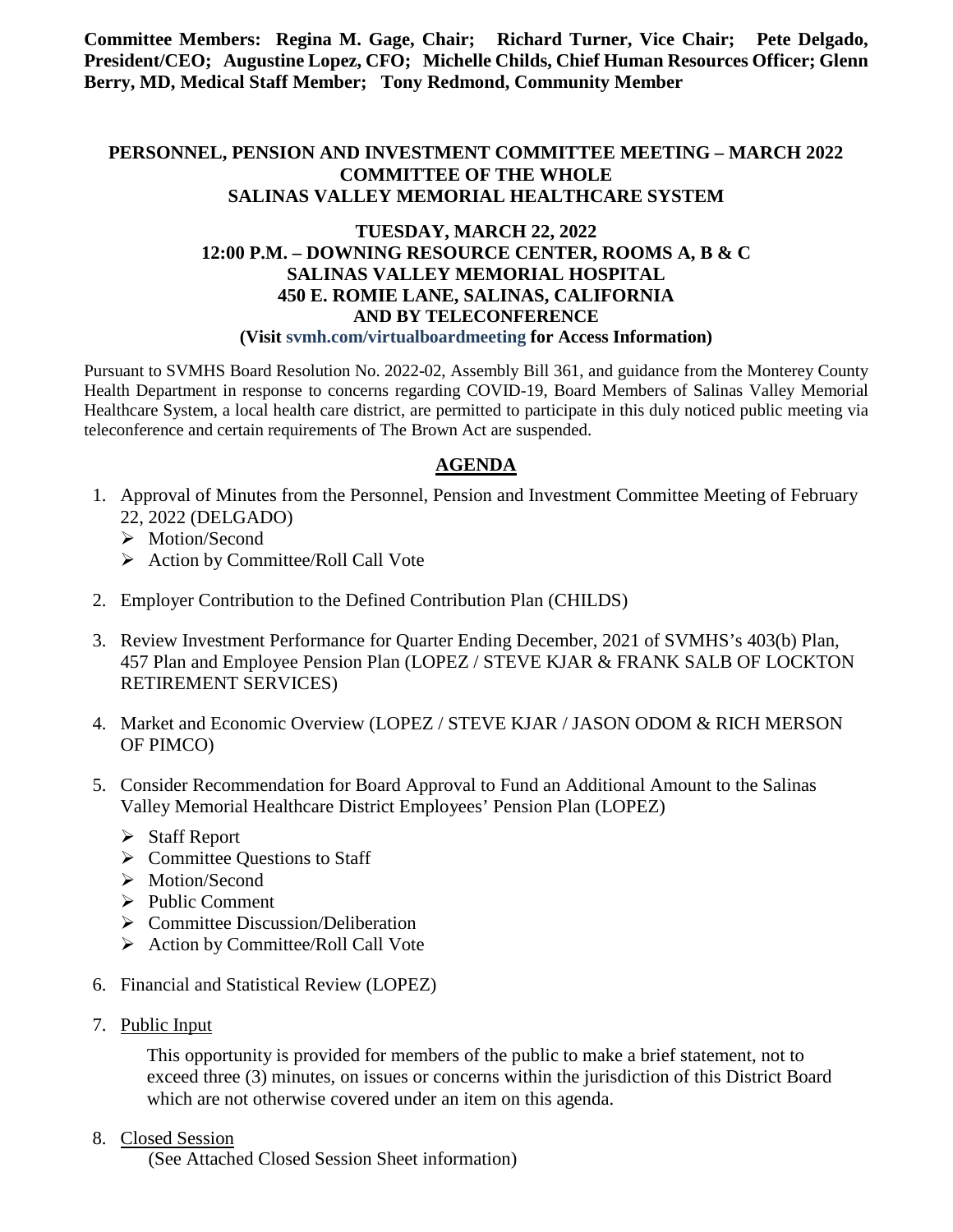#### 9. Reconvene Open Session/Report on Closed Session

### 10. Adjournment - The April 2022 Personnel, Pension and Investment Committee Meeting is scheduled for **Tuesday, April 26, 2022 at 12:00 p.m.**

Notes: This Committee meeting may be attended by Board Members who do not sit on this Committee. In the event that a quorum of the entire Board is present, this Committee shall act as a Committee of the Whole. In either case, any item acted upon by the Committee or the Committee of the Whole will require consideration and action by the full Board of Directors as a prerequisite to its legal enactment.

The Committee packet is available at the Committee Meeting, at [www.svmh.com,](http://www.svmh.com/) and in the Human Resources Department of the District. All items appearing on the agenda are subject to action by the Committee.

Requests for a disability related modification or accommodation, including auxiliary aids or services, in order to attend or participate in a meeting should be made to the Executive Assistant during regular business hours  $755-0741$ . Notification received 48 hours before the meeting will enable the District to make reasonable accommodations.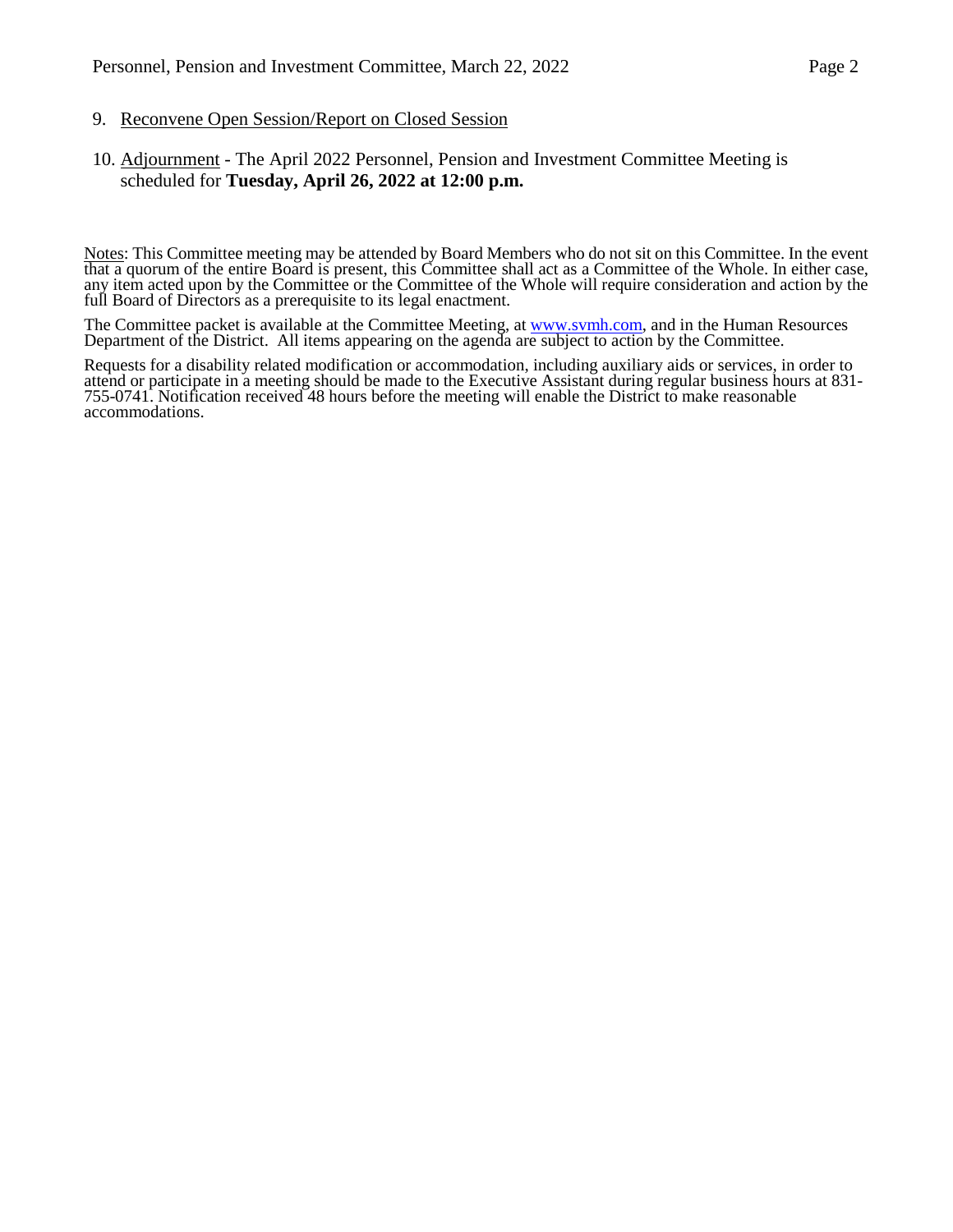### **PERSONNEL, PENSION AND INVESTMENT COMMITTEE MEETING OF THE BOARD OF DIRECTORS – COMMITTEE OF THE WHOLE**

### **AGENDA FOR CLOSED SESSION**

Pursuant to California Government Code Section 54954.2 and 54954.5, the board agenda may describe closed session agenda items as provided below. No legislative body or elected official shall be in violation of Section 54954.2 or 54956 if the closed session items are described in substantial compliance with Section 54954.5 of the Government Code.

### **CLOSED SESSION AGENDA ITEMS**

### **[ ] LICENSE/PERMIT DETERMINATION**

(Government Code §54956.7)

**Applicant(s)**: (Specify number of applicants)

# **[ ] CONFERENCE WITH REAL PROPERTY NEGOTIATORS**

(Government Code §54956.8)

**Property:** (Specify street address, or if no street address, the parcel number or other unique reference, of the real property under negotiation):

**Agency negotiator:** (Specify names of negotiators attending the closed session): **Negotiating parties**: (Specify name of party (not agent):

**Under negotiation:** (Specify whether instruction to negotiator will concern price, terms of payment, or both):

## **[ ] CONFERENCE WITH LEGAL COUNSEL-EXISTING LITIGATION**

(Government Code §54956.9(d)(1))

**Name of case:** (Specify by reference to claimant's name, names of parties, case or claim numbers): , or

**Case name unspecified:** (Specify whether disclosure would jeopardize service of process or existing settlement negotiations):

### **[ ] CONFERENCE WITH LEGAL COUNSEL-ANTICIPATED LITIGATION**

(Government Code §54956.9)

Significant exposure to litigation pursuant to Section  $54956.9(d)(2)$  or (3) (Number of potential cases):

Additional information required pursuant to Section 54956.9(e):

Initiation of litigation pursuant to Section 54956.9(d)(4) (Number of potential cases):

## **[ ] LIABILITY CLAIMS**

(Government Code §54956.95)

**Claimant:** (Specify name unless unspecified pursuant to Section 54961): **Agency claimed against**: (Specify name):

# **[ ] THREAT TO PUBLIC SERVICES OR FACILITIES**

(Government Code §54957)

**Consultation with**: (Specify name of law enforcement agency and title of officer):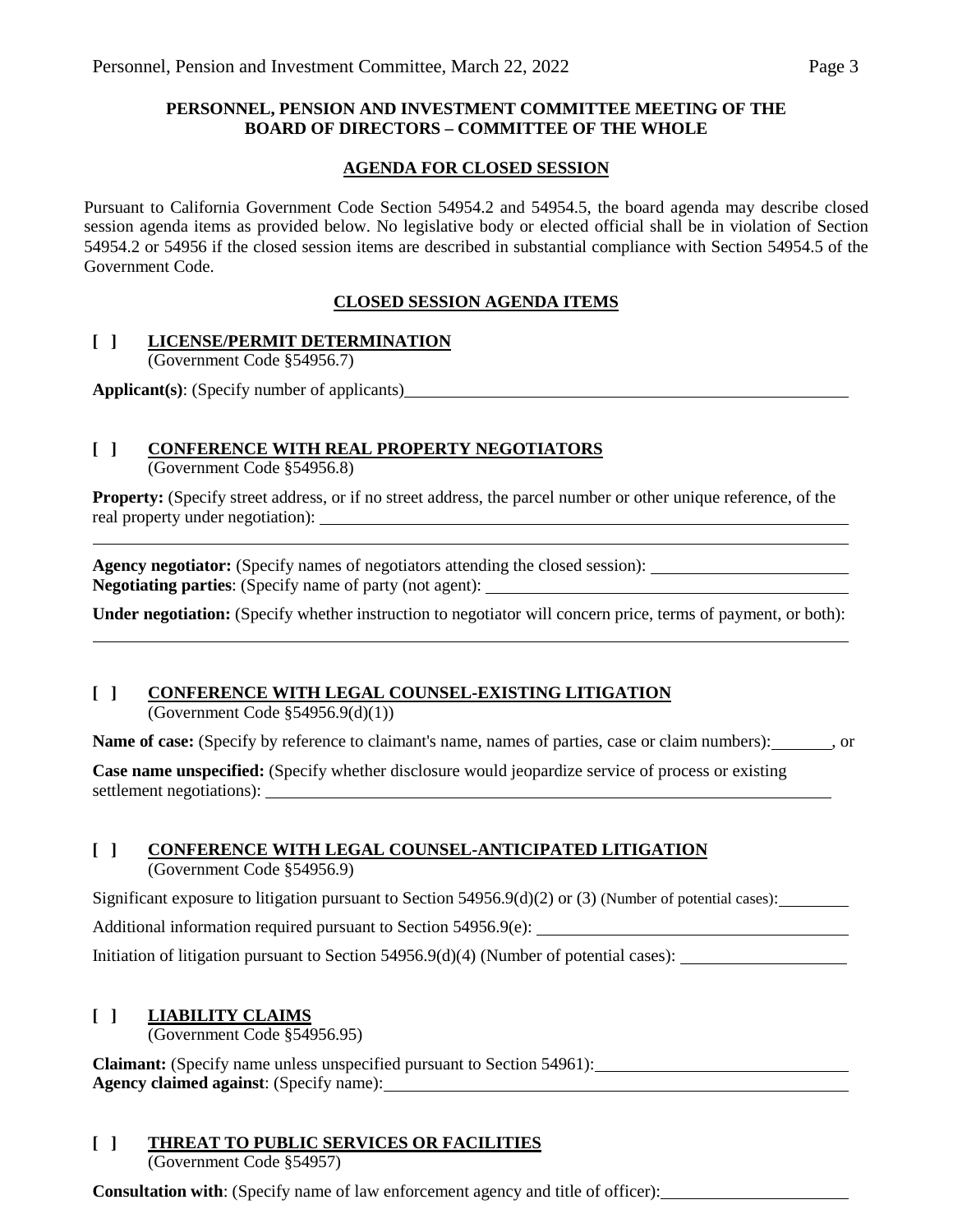### **[ ] PUBLIC EMPLOYEE APPOINTMENT**

(Government Code §54957)

**Title**: (Specify description of position to be filled):

## **[ ] PUBLIC EMPLOYMENT**

(Government Code §54957)

**Title**: (Specify description of position to be filled):

## **[ ] PUBLIC EMPLOYEE PERFORMANCE EVALUATION**

(Government Code §54957)

**Title**: (Specify position title of employee being reviewed):

## **[ ] PUBLIC EMPLOYEE DISCIPLINE/DISMISSAL/RELEASE**

(Government Code §54957)

(No additional information is required in connection with a closed session to consider discipline, dismissal, or release of a public employee. Discipline includes potential reduction of compensation.)

### **[ X ] CONFERENCE WITH LABOR NEGOTIATOR**

(Government Code §54957.6)

**Agency designated representative:** (Specify name of designated representatives attending the closed session): Pete Delgado

**Employee organization**: (Specify name of organization representing employee or employees in question): National Union of Healthcare Workers, California Nurses Association, Local 39, ESC Local 20, or

**Unrepresented employee**: (Specify position title of unrepresented employee who is the subject of the negotiations):

### **[ ] CASE REVIEW/PLANNING**

(Government Code §54957.8)

(No additional information is required to consider case review or planning.)

### **[ ] REPORT INVOLVING TRADE SECRET**

(Government Code §37606 & Health and Safety Code § 32106)

Discussion will concern: (Specify whether discussion will concern proposed new service, program, or facility):

**Estimated date of public disclosure**: (Specify month and year):

### **[ ] HEARINGS/REPORTS**

(Government Code §37624.3 & Health and Safety Code §§1461, 32155)

**Subject matter**: (Specify whether testimony/deliberation will concern staff privileges, report of medical audit committee, or report of quality assurance committee):